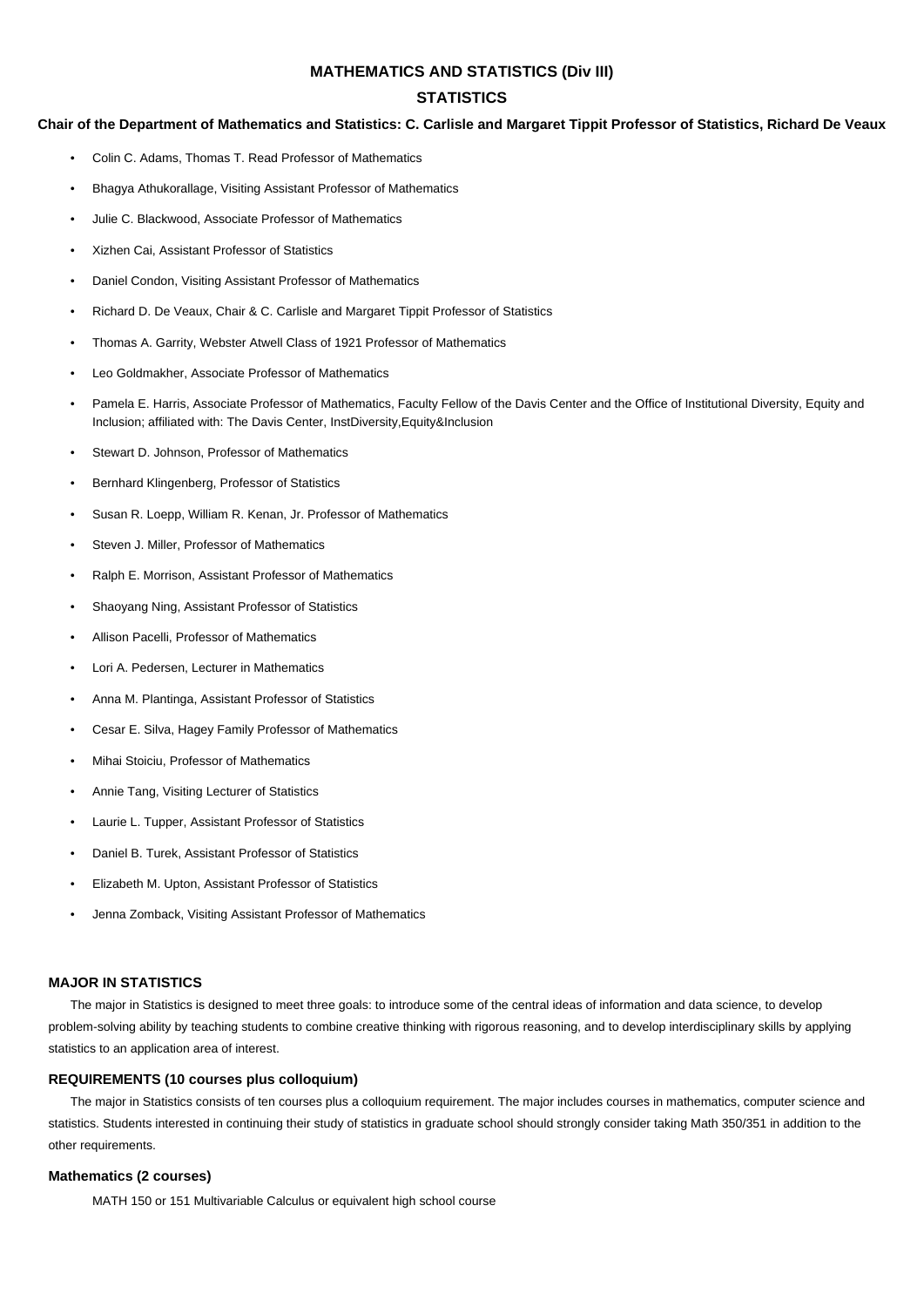Except in unusual circumstances, students planning to major in statistics should complete the calculus sequence (MATH 130, 140, 150/151) before the spring of the sophomore year, at the latest. MATH 150 is a prerequisite for STAT 201 and MATH 250 is a prerequisite for STAT 346.

### **Computer Science (1 course)**

CSCI 134 Intro to Computer Science or CSCI 135 Diving into the Deluge of Data or CSCI 136 Data Structures and Advanced Programming or some other course in the Computer Science Department with prior approval of the Math/Stat department.

#### **Core Courses (4 courses)**

STAT 201 Statistics and Data Analysis, STAT 202 Introduction to Statistical Modeling or STAT 302 Applied Statistical Modeling

STAT 346 Regression and Forecasting

STAT 341 Probability

STAT 360 Inferential Statistics

## **Continuation (2 courses)**

Any two courses among the 300 or 400 level courses in the department with a STAT prefix.

#### **Capstone Course (1 course)**

The capstone course is a 400-level STAT course taken in the senior year. Although the specific methodological emphasis of the course may vary from year to year, an in-depth project with both a written report and an oral presentation is typically part of the capstone course.

### **Pass/Fail policies during the Academic Year 2020-2021**

Information about the Department of Mathematics and Statistics Pass/Fail policies during the Academic Year 2020-2021 can be found here.

#### **Colloquium Requirement**

Participation in the Department Colloquium, in which each senior major presents a talk on a mathematical or statistical topic of their choice. Each major must also attend at least 20 colloquia (15 during the Academic Year 2020-2021), and up to 5 attendances may be counted in their ju[nior y](https://math.williams.edu/mathematics-and-statistics-pass-fail-policies-for-the-academic-year-2020-2021/)ear. Up to 5 colloquia in mathematics or computer science may also be counted. Students engaged in study away may petition the department in advance to count up to 5 suitable colloquia attendances from their study away program.

#### **PLACEMENT**

Students with an AP Stat score of 5 or 4 are placed in the advanced introductory course Stat 202.

#### **NOTES**

**Substitutions, Study Abroad, and Transfer Credit:** In some cases, and with prior permission of the Mathematics and Statistics Department, appropriate courses from other institutions may be substituted for the application and continuation requirements, but at least eight courses must be taken from the Department of Mathematics and Statistics at Williams.

These can, with prior permission, include courses taken away. Students with transfer credit should contact the department about special arrangements.

**Double Counting:** No course may count towards two different majors.

**Early Senior Capstone Course:** In exceptional circumstances, with the prior permission of the department, a student may be allowed to satisfy the Senior Capstone Course requirement in the junior year, provided that the student has completed at least three 300-level statistics courses before enrolling in the capstone course.

**Planning Courses:** Core courses are normally offered every year. Other 300 and 400 level statistics courses are offered on an irregular basis. Students should check with the department before planning far into the future.

**Course Admission:** Courses are normally open to all students meeting the prerequisites, subject to any course caps. Students with questions about the level at which courses are conducted are invited to consult department faculty.

#### **FAQ**

Students MUST contact departments/programs BEFORE assuming study away credit will be granted toward the major or concentration.

**Can your department or program typically pre-approve courses for major/concentration credit?**

Yes, in many cases, though students should be sure to contact the department.

**What criteria will typically be used/required to determine whether a student may receive major/concentration credit for a course taken**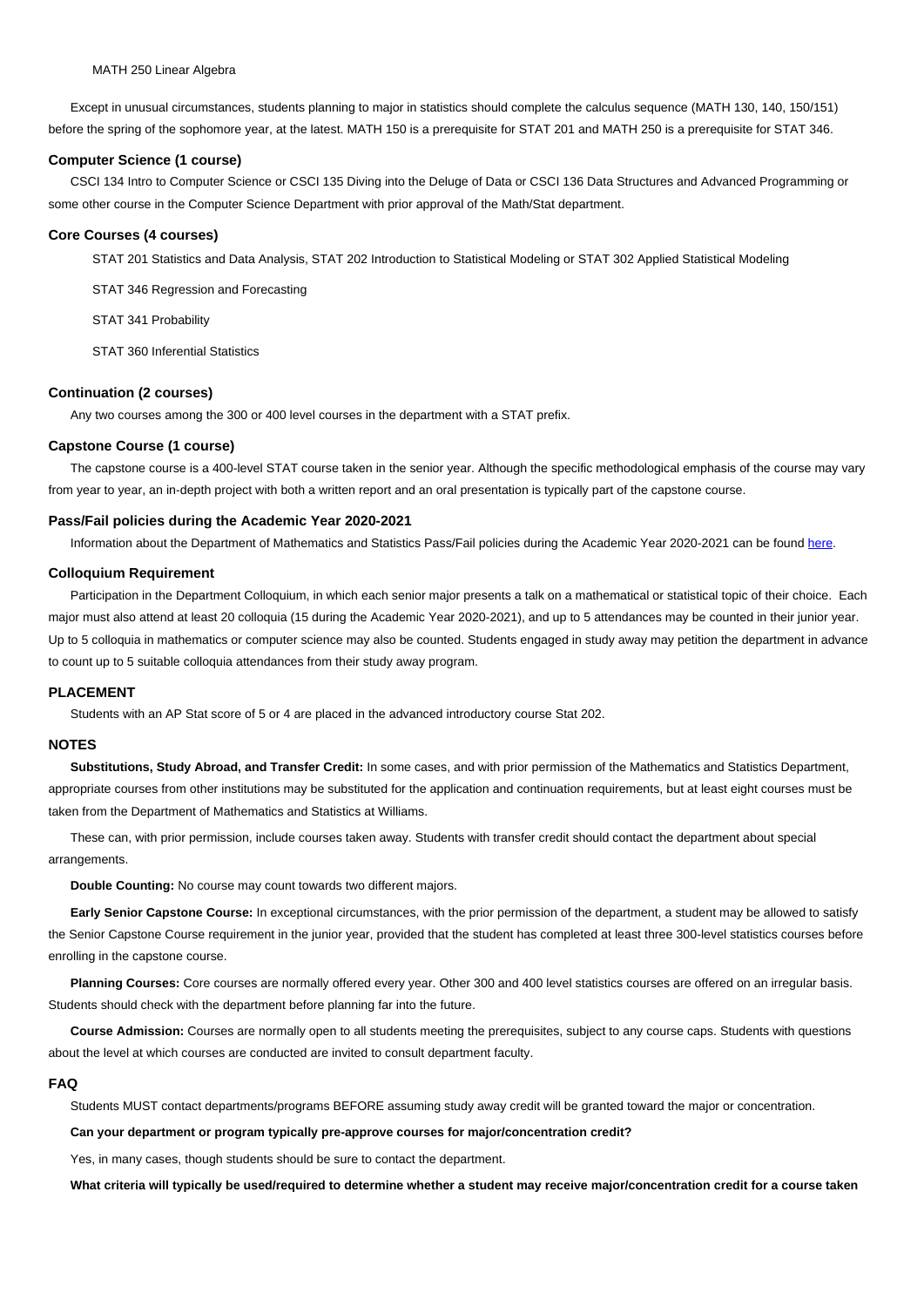#### **while on study away?**

Course title and description, and complete syllabus including readings/assignments.

**Does your department/program place restrictions on the number of major/concentration credits that a student might earn through study away?**

No.

**Does your department/program place restrictions on the types of courses that can be awarded credit towards your major?**

Yes. They have to be approved MATH/STAT courses.

**Are there specific major requirements that cannot be fulfilled while on study away?**

Yes. Colloquium requirement, Senior Seminar requirement.

**Are there specific major requirements in your department/program that students should be particularly aware of when weighing study away options? (Some examples might include a required course that is always taught in one semester, laboratory requirements.)**

Yes. The highly cumulative structure of the major.

**Give examples in which students thought or assumed that courses taken away would count toward the major or concentration and then learned they wouldn't:**

None to date.

### **THE DEGREE WITH HONORS IN STATISTICS**

The degree with honors in Statistics is awarded to the student who has demonstrated outstanding intellectual achievement in a program of study which extends beyond the requirements of the major. The principal considerations for recommending a student for the degree with honors will be: Mastery of core material and skills, breadth and, particularly, depth of knowledge beyond the core material, ability to pursue independent study of statistics, originality in methods of investigation, and, where appropriate, creativity in research.

An honors program normally consists of two semesters (STAT 493 and 494) and a winter study (WSP 031) of independent research, culminating in a thesis and a presentation. During the Academic Year 2020-2021 the winter study requirement for the honors program in Statistics is waved. One of STAT 493 or STAT 494 can count as a continuation course, but not both. Neither counts as the 400-level senior capstone course.

An honors program in actuarial studies requires significant achievement on four appropriate examinations of the Society of Actuaries.

Highest honors will be reserved for the rare student who has displayed exceptional ability, achievement or originality. Such a student usually will have written a thesis or pursued actuarial honors. In all cases, the award of honors and highest honors is the decision of the Department.

## **STAT 101 (F)(S) Elementary Statistics and Data Analysis** (QFR)

It is impossible to be an informed citizen in today's world without an understanding of data. Whether it is opinion polls, unemployment rates, salary differences between men and women, the efficacy of vaccines, etc, we need to be able to interpret and gain information from statistics. This course will introduce the common methods used to analyze and present data with an emphasis on interpretation and informed decision making.

**Requirements/Evaluation:** weekly homework, quizzes, exams, and a project

**Prerequisites:** MATH 102 (or demonstrated proficiency on a diagnostic test)

**Enrollment Limit:** 50

**Enrollment Preferences:** juniors and seniors

**Expected Class Size:** 35

**Grading:** yes pass/fail option, yes fifth course option

**Unit Notes:** students with MATH130 but no statistics should enroll in STAT161; students with MATH150 but no statistics should enroll in STAT201. Students with AP Stat 4/5 or STAT 101/161 should enroll in STAT 202.

**Distributions:** (D3) (QFR)

**Quantative/Formal Reasoning Notes:** It is a quantitative course.

**Attributes:** COGS Related Courses PHLH Statistics Courses

Fall 2022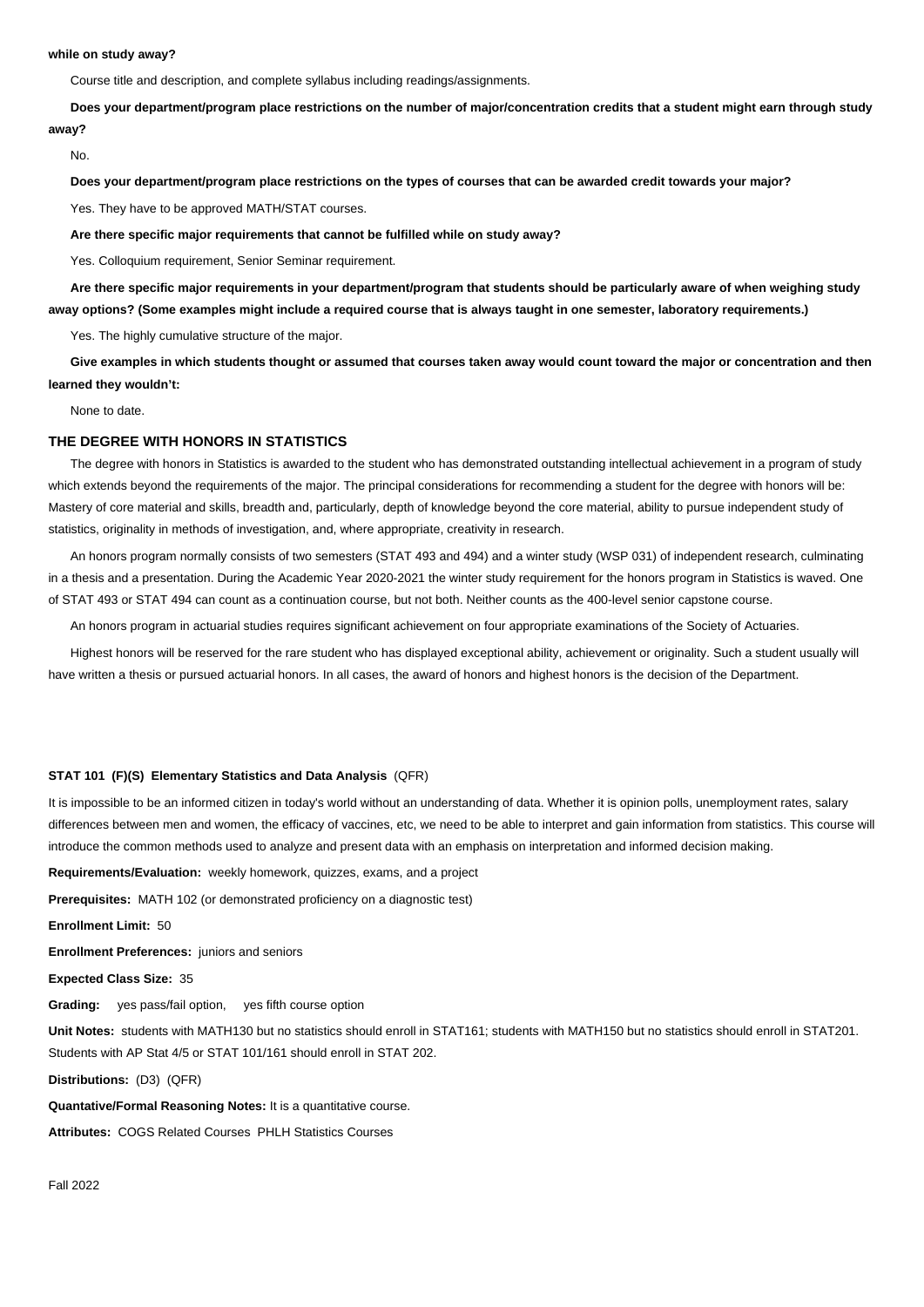LEC Section: 01 TF 1:10 pm - 2:25 pm Elizabeth M. Upton

Spring 2023

LEC Section: 01 TF 1:10 pm - 2:25 pm Elizabeth M. Upton

# **STAT 161 (F)(S) Introductory Statistics for Social Science** (QFR)

This course will cover the basics of modern statistical analysis with a view toward applications in the social sciences. Topics include exploratory data analysis, linear regression, basic statistical inference, and elements of probability theory. The course focuses on the application of statistical tools to solve problems, to make decisions, and the use of statistical thinking to understand the world.

**Requirements/Evaluation:** Weekly homework, quizzes, two midterms and a final exam (midterms include take-home components), and a data analysis project. Students will need to become familiar with the statistical software STATA.

**Prerequisites:** MATH 130 (or equivalent); not open to students who have completed STAT 101 or equivalent

**Enrollment Limit:** 40

**Enrollment Preferences:** Economics majors, sophomores

**Expected Class Size:** 40

**Grading:** yes pass/fail option, no fifth course option

**Unit Notes:** Students with calculus background should consider STAT 201. Students without any calculus background should consider STAT 101. Students with AP Stat 4 or 5 should consider Stat 202. Please refer to the placement chart on the Math&Stat department website for more information.

**Distributions:** (D3) (QFR)

**Quantative/Formal Reasoning Notes:** Reasoning with data **Attributes: PHI H Statistics Courses** 

## Fall 2022

LEC Section: 01 MWF 9:00 am - 9:50 am Anna M. Plantinga LEC Section: 02 MWF 10:00 am - 10:50 am Anna M. Plantinga Spring 2023 LEC Section: 01 MWF 10:00 am - 10:50 am Richard D. De Veaux

## **STAT 197 (F) Independent Study: Statistics**

Directed 100-level independent study in Statistics. **Requirements/Evaluation:** decided by the department **Prerequisites:** permission of department **Enrollment Limit:** 20 **Enrollment Preferences:** decided by the department **Expected Class Size:** 1 **Grading:** yes pass/fail option, yes fifth course option

**Distributions:** (D3)

Fall 2022 IND Section: 01 TBA Richard D. De Veaux

## **STAT 198 (S) Independent Study: Statistics**

Directed 100-level independent study in Statistics. **Requirements/Evaluation:** decided by the department **Prerequisites:** permission of department **Enrollment Limit:** 20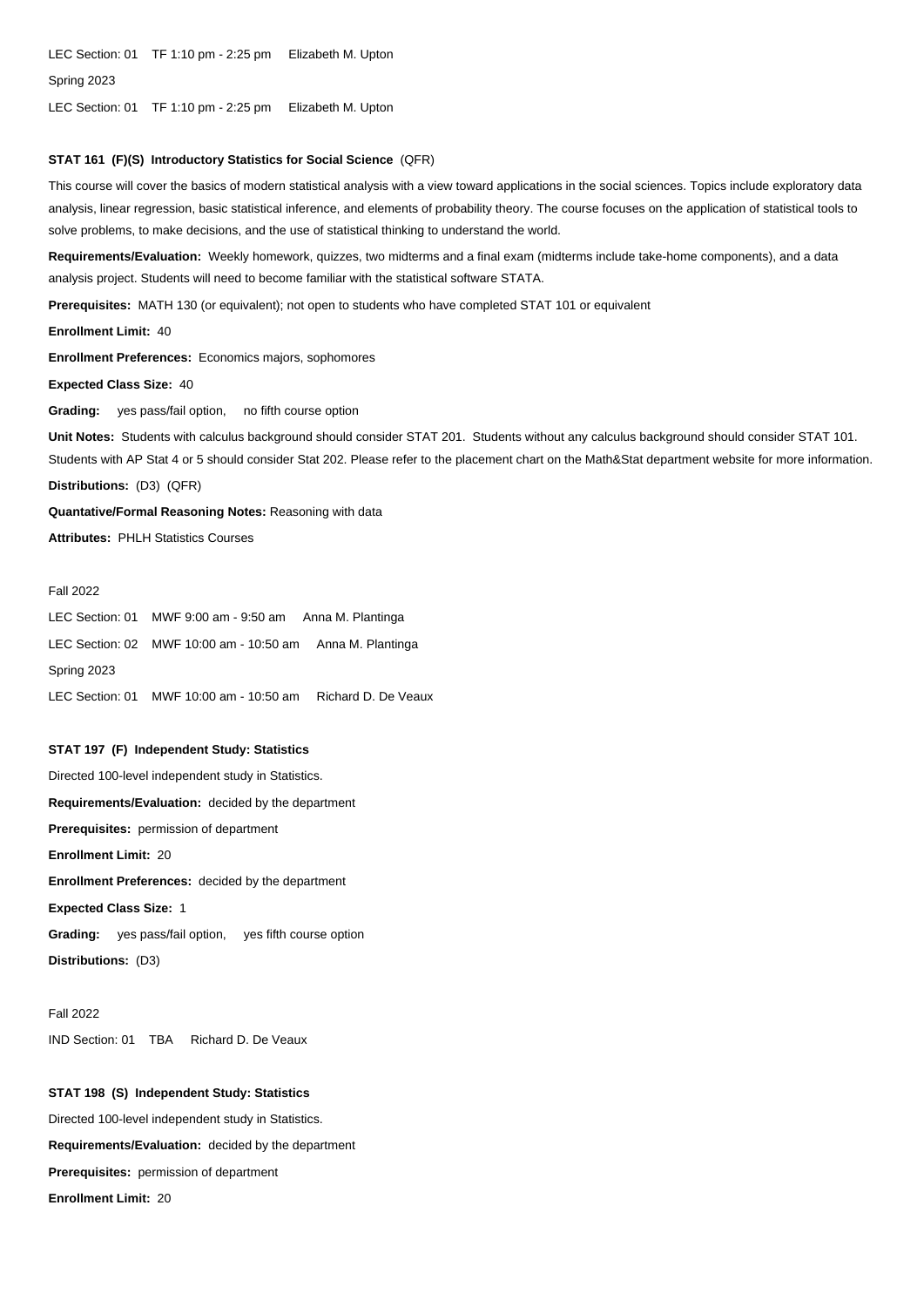#### **Enrollment Preferences:** decided by the department

**Expected Class Size:** 1

**Grading:** yes pass/fail option, yes fifth course option

**Distributions:** (D3)

#### Spring 2023

IND Section: 01 TBA Richard D. De Veaux

# **STAT 201 (F)(S) Statistics and Data Analysis** (QFR)

Statistics can be viewed as the art and science of turning data into information. Real world decision-making, whether in business or science is often based on data and the perceived information it contains. Sherlock Holmes, when prematurely asked the merits of a case by Dr. Watson, snapped back, "Data, data, data! I can't make bricks without clay." In this course, we will study the basic methods by which statisticians attempt to extract information from data. These will include many of the standard tools of statistical inference such as hypothesis testing, confidence intervals, and linear regression as well as exploratory and graphical data analysis techniques. This is an accelerated introductory statistics course that involves computational programming and incorporates modern statistical techniques.

**Requirements/Evaluation:** weekly homework and projects, midterm exams, and a final exam.

**Prerequisites:** MATH 150 or equivalent; not open to students who have completed STAT 101 or STAT 161 or equivalent

**Enrollment Limit:** 30

**Enrollment Preferences:** Prospective Statistics majors, students for whom the course is a major prerequisite, and seniors

**Expected Class Size:** 30

**Grading:** yes pass/fail option, yes fifth course option

**Unit Notes:** Students with AP Stat 4/5 or STAT 101/161 should enroll in STAT 202. Students with no calc or stats background should enroll in STAT 101. Students with MATH 140 but no statistics should enroll in STAT 161.

**Distributions:** (D3) (QFR)

**Quantative/Formal Reasoning Notes:** Students will learn to interpret, choose, carry out, and communicate analyses of data.

**Attributes:** COGS Related Courses PHLH Statistics Courses

### Fall 2022

LEC Section: 01 MWF 12:00 pm - 12:50 pm Stewart D. Johnson LEC Section: 02 MWF 11:00 am - 11:50 am Stewart D. Johnson Spring 2023 LEC Section: 01 MWF 9:00 am - 9:50 am Anna M. Plantinga

# **STAT 202 (F)(S) Introduction to Statistical Modeling** (QFR)

Data come from a variety of sources: sometimes from planned experiments or designed surveys, sometimes by less organized means. In this course we'll explore the kinds of models and predictions that we can make from both kinds of data, as well as design aspects of collecting data. We'll focus on model building, especially multiple regression, and talk about its potential to answer questions about the world -- and about its limitations. We'll emphasize applications over theory and analyze real data sets throughout the course.

**Requirements/Evaluation:** Homework problems; quizzes; exams; a final project (on a topic that interests you!). Participation matters! Engagement with your peers is an important part of learning, of being a statistician in the Real World...and of your evaluation in this course. While your assignments will be submitted (and graded) individually, you'll be responsible for giving and receiving peer feedback, contributing to class discussions, and working together with classmates on practice problems.

**Prerequisites:** MATH 140 and STAT 101/161/201/AP Statistics 4/5, or permission of instructor.

**Enrollment Limit:** 40

**Enrollment Preferences:** Prospective Statistics majors and more senior students

**Expected Class Size:** 25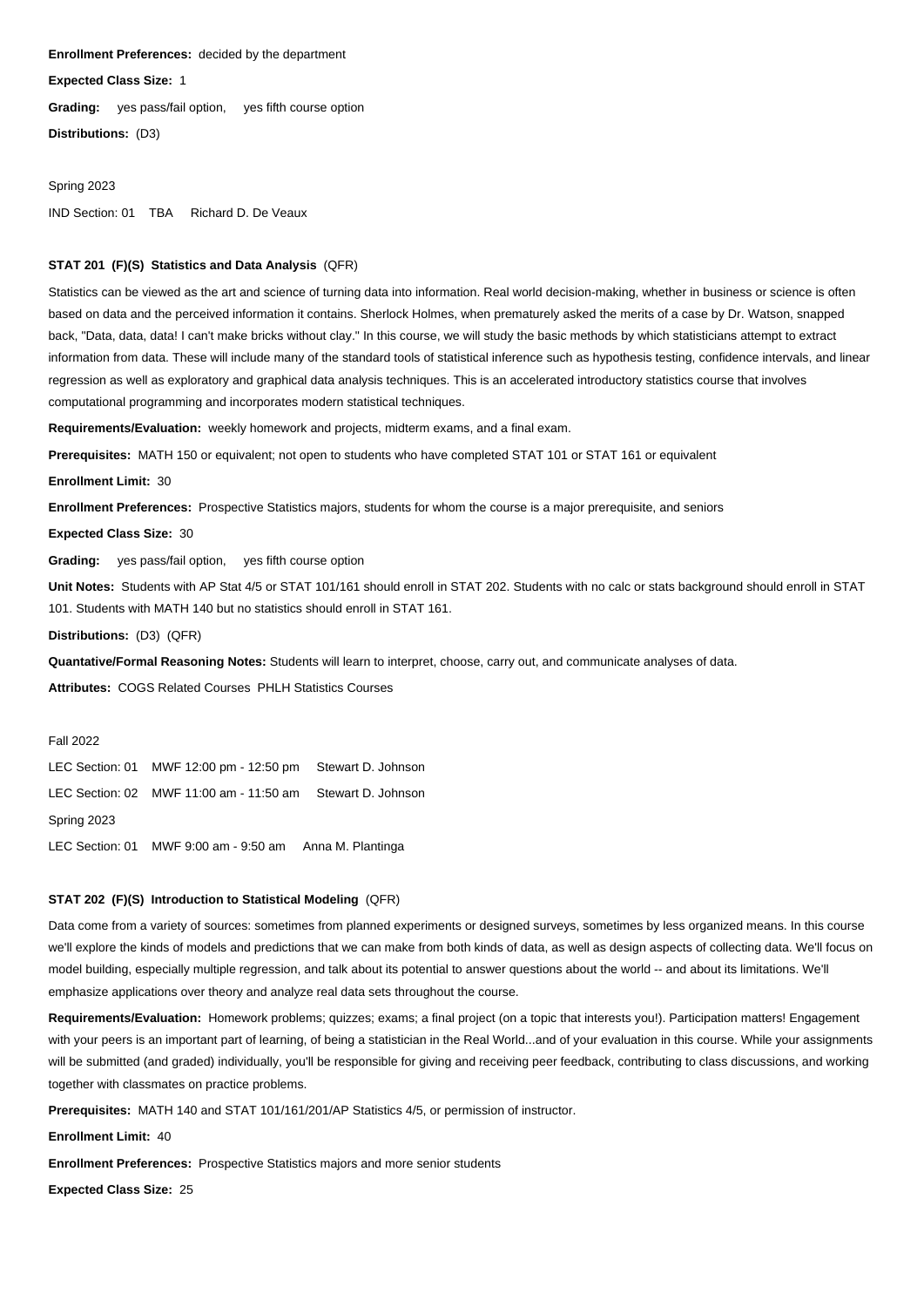#### **Grading:** yes pass/fail option, no fifth course option

**Unit Notes:** Students with a 4 on the AP Stats exam should contact the department for proper placement. Students with STAT 201 are strongly encouraged to take STAT 346 or other 300-level statistics electives.

## **Distributions:** (D3) (QFR)

**Quantative/Formal Reasoning Notes:** This course uses mathematical tools and computing programs to create models, make predictions, assess uncertainty, and describe data. We'll also emphasize choosing appropriate mathematical tools and interpreting their results in a real-world context. **Attributes:** PHLH Statistics Courses

### Fall 2022

LEC Section: 01 TF 1:10 pm - 2:25 pm Xizhen Cai LEC Section: 02 TR 9:55 am - 11:10 am Daniel B. Turek Spring 2023 LEC Section: 01 TF 1:10 pm - 2:25 pm Xizhen Cai LEC Section: 02 TR 9:55 am - 11:10 am Daniel B. Turek

# **STAT 297 (F) Independent Study: Statistics**

Directed 200-level independent study in Statistics. **Requirements/Evaluation:** decided by the department **Prerequisites:** permission of department **Enrollment Limit:** 20 **Enrollment Preferences:** decided by the department **Expected Class Size:** 1 **Grading:** yes pass/fail option, yes fifth course option

**Distributions:** (D3)

Fall 2022

IND Section: 01 TBA Richard D. De Veaux

## **STAT 298 (S) Independent Study: Statistics**

Directed 200-level independent study in Statistics. **Requirements/Evaluation:** decided by the department **Prerequisites:** permission of department **Enrollment Limit:** 20 **Enrollment Preferences:** decided by the department **Expected Class Size:** 1 **Grading:** yes pass/fail option, yes fifth course option **Distributions:** (D3)

Spring 2023 IND Section: 01 TBA Richard D. De Veaux

## **STAT 302 (S) Applied Statistical Modeling** (QFR)

Data may come from various sources and studies with different purpose of analysis. Statistical modeling provides a unified framework to embrace different data types, and focuses on the goals of understanding relationships, assessing differences and making predictions. We will explore different types of statistical models (linear regression, ANOVA, logistic regression etc), and focus on their conditions, the interactive modeling process, as well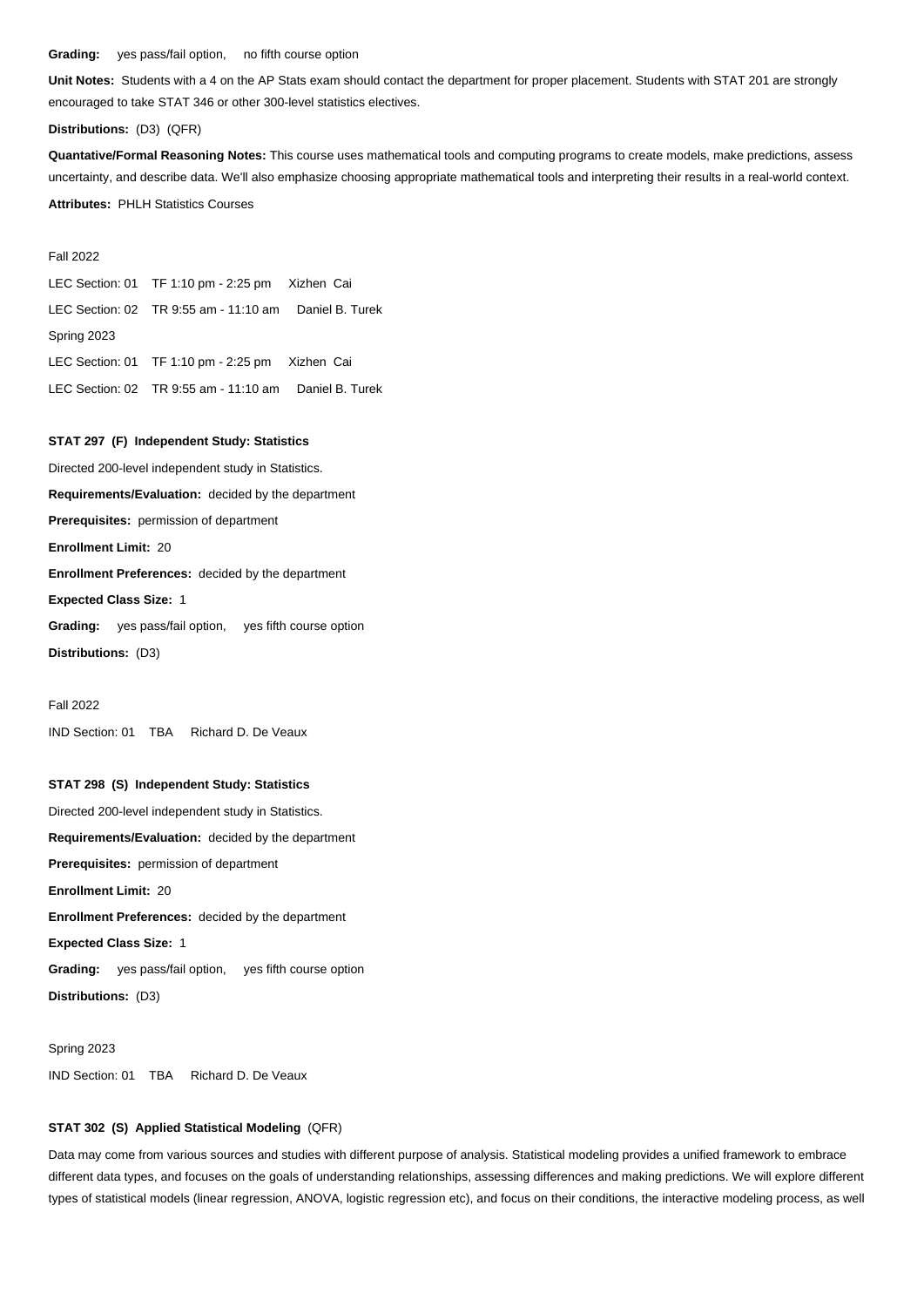as the statistical inference tools for drawing conclusions from them. Throughout the course, real datasets will be modeled for interesting questions about the world, and the limitations will be addressed as well.

**Class Format:** Hybrid format

**Requirements/Evaluation:** weekly homework assignments, quizzes, exams and a course project.

**Prerequisites:** One of the following: i) STAT 201; ii) MATH 140 and STAT 101/161/AP Statistics 4/5; iii) Permission of instructor

**Enrollment Limit:** 19

**Enrollment Preferences:** Students interested in statistics who have background in calculus and intro stat. Students cannot take STAT 302 either simultaneously or after STAT 346.

**Expected Class Size:** 15

**Grading:** yes pass/fail option, no fifth course option

**Distributions:** (D3) (QFR)

**Quantative/Formal Reasoning Notes:** It is an intermediate statistics class with prerequisites that are QFR courses

Not offered current academic year

## **STAT 310 (F) Data Visualization** (QFR)

This course is about preparing, visualizing, reporting and presenting different types of data. We will start with creating common plots (e.g., barcharts, histograms, density plots, boxplots, time series and lattice plots), but also discuss visualizing results of statistical models, such as linear or logistic regression models. We will use the ggplot library in R but then switch to the plotly library for interactive graphs with mouse-over and click events. Using R's shiny and DT libraries, we will learn how to create and publish web-apps and dashboards that explore datasets and support online filtering. We will end the class with creating web apps that contain multiple graphs or maps which react to user inputs (such as selecting which variables to plot) or provide real time monitoring of streaming data. Throughout, we will use version control software (Github) to organize and keep track of our code. This course will be taught in a semi-flipped style. While the instructor will introduce certain topics, students will often be responsible for reading material ahead of time and then work individually or in pairs to reproduce material or implement it on their own data.

**Requirements/Evaluation:** Grading will almost entirely be based on class participation, individual and team-work, project presentations and the student's portfolio.

**Prerequisites:** Stat 201/202/302; Good knowledge of R

**Enrollment Limit:** 15

**Enrollment Preferences:** Preference may be given to stats majors who need the course in order to graduate, but then random selection.

**Expected Class Size:** 15

**Grading:** no pass/fail option, yes fifth course option

**Distributions:** (D3) (QFR)

**Quantative/Formal Reasoning Notes:** This course teaches how to organize and present data graphically, but also how to critique existing data visualizations. ľ

Not offered current academic year

## **STAT 315 (S) Applied Machine Learning** (QFR)

How does Netflix recommend films based on your viewing history? How does Facebook group its users and send out targeted ads? How did Google select from thousands of search terms to predict flu? Machine learning (ML) is a rapidly growing field that is concerned with algorithms and models to find patterns in data and solve these practical problems at the intersection between statistics, data science and computer science. This course provides a broad introduction to ideas and methods in machine learning, with emphasis on statistical intuitions and practical data analysis. Topics including regularized regression, SVM, supervised/unsupervised learning, text analysis, neural networks will be covered. Students will use R extensively throughout the course while getting introduced to some ML tools in Python.

**Class Format:** Hybrid format. Students cannot take both STAT 315 and STAT 442. Only one of the two can be taken for credit.

**Requirements/Evaluation:** weekly homework, one class project, and two or three exams

**Prerequisites:** MATH 140, and STAT 201/202, or equivalent; or permission of instructor. Students cannot take both STAT 315 and STAT 442. Only one of the two can be taken for credit.

**Enrollment Limit:** 15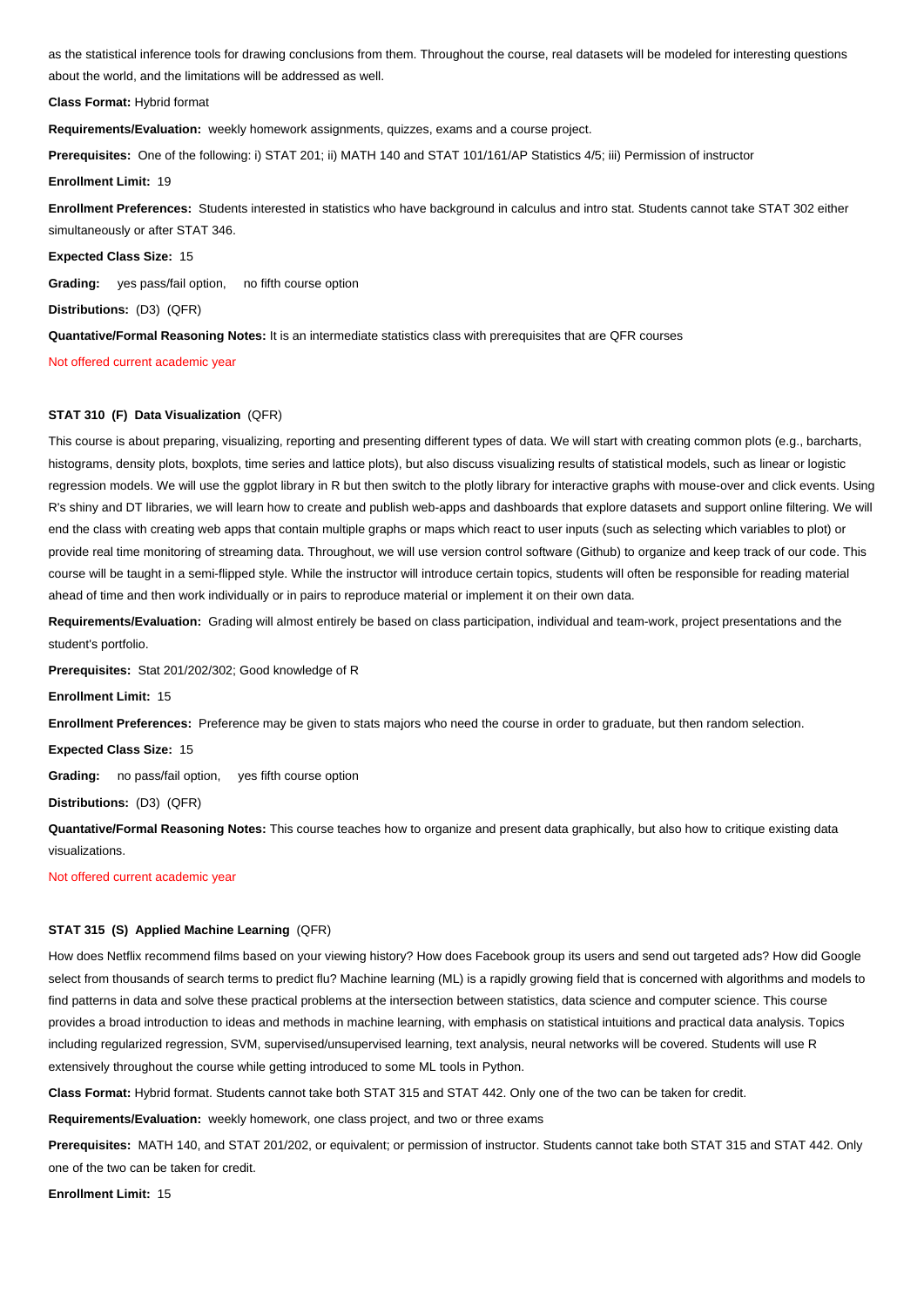**Enrollment Preferences:** Seniors.

**Expected Class Size:** 15

**Grading:** yes pass/fail option, yes fifth course option

**Distributions:** (D3) (QFR)

**Quantative/Formal Reasoning Notes:** This is a statistics class with a focus on mathematical, computational, and data analysis skills as well as appropriate practical application of analysis methods

Not offered current academic year

# **STAT 319 (S) Statistical Computing** (QFR)

This course introduces a variety of computational and data-centric topics of applied statistics, which are broadly useful for acquiring, manipulating, visualizing, and analyzing data. We begin with the R language, which will be used extensively throughout the course. Then we'll introduce a variety of other useful tools, including the UNIX environment, scripting analyses using bash, databases and the SQL language, alternative data formats, techniques for visualizing high-dimensional data, and text manipulation using regular expressions. We'll also cover some modern statistical techniques along the way, which are made possible thanks to advances in computational power. This course is strongly computer oriented, and assignments will be project-based.

**Requirements/Evaluation:** based primarily on projects, homework, and exams

**Prerequisites:** STAT 201 or 202 and CSCI 134, 135, or 136

**Enrollment Limit:** 30

**Enrollment Preferences:** juniors and seniors, Statistics majors

**Expected Class Size:** 15

**Grading:** yes pass/fail option, yes fifth course option

**Distributions:** (D3) (QFR)

**Quantative/Formal Reasoning Notes:** This course uses statistical tools and programming techniques to acquire data, create visualizations, and make future predictions.

Not offered current academic year

# **STAT 335 (S) Biostatistics and Epidemiology** (QFR)

Epidemiology is the study of disease and disability in human populations, while biostatistics focuses on the development and application of statistical methods to address questions that arise in medicine, public health, or biology. This course will begin with epidemiological study designs and core concepts in epidemiology, followed by key statistical methods in public health research. Topics will include multiple regression, analysis of categorical data (two sample methods, sets of 2x2 tables, RxC tables, and logistic regression), survival analysis (Cox proportional hazards model), and a brief introduction to regression with correlated data.

**Class Format:** Hybrid format

**Requirements/Evaluation:** evaluation will be primarily based on weekly homework, two midterm exams, a final exam, and a data analysis project

**Prerequisites:** STAT 201, STAT 202 and MATH 140, or permission of instructor

**Enrollment Limit:** 15

**Enrollment Preferences:** Junior and senior statistics majors; public health concentrators

**Expected Class Size:** 15

**Grading:** yes pass/fail option, yes fifth course option

**Distributions:** (D3) (QFR)

**Quantative/Formal Reasoning Notes:** This is a statistics course with a focus on quantitative methods relevant to public health studies.

**Attributes:** PHLH Statistics Courses

Not offered current academic year

# **STAT 341 (F)(S) Probability** (QFR)

**Cross-listings:** STAT 341 MATH 341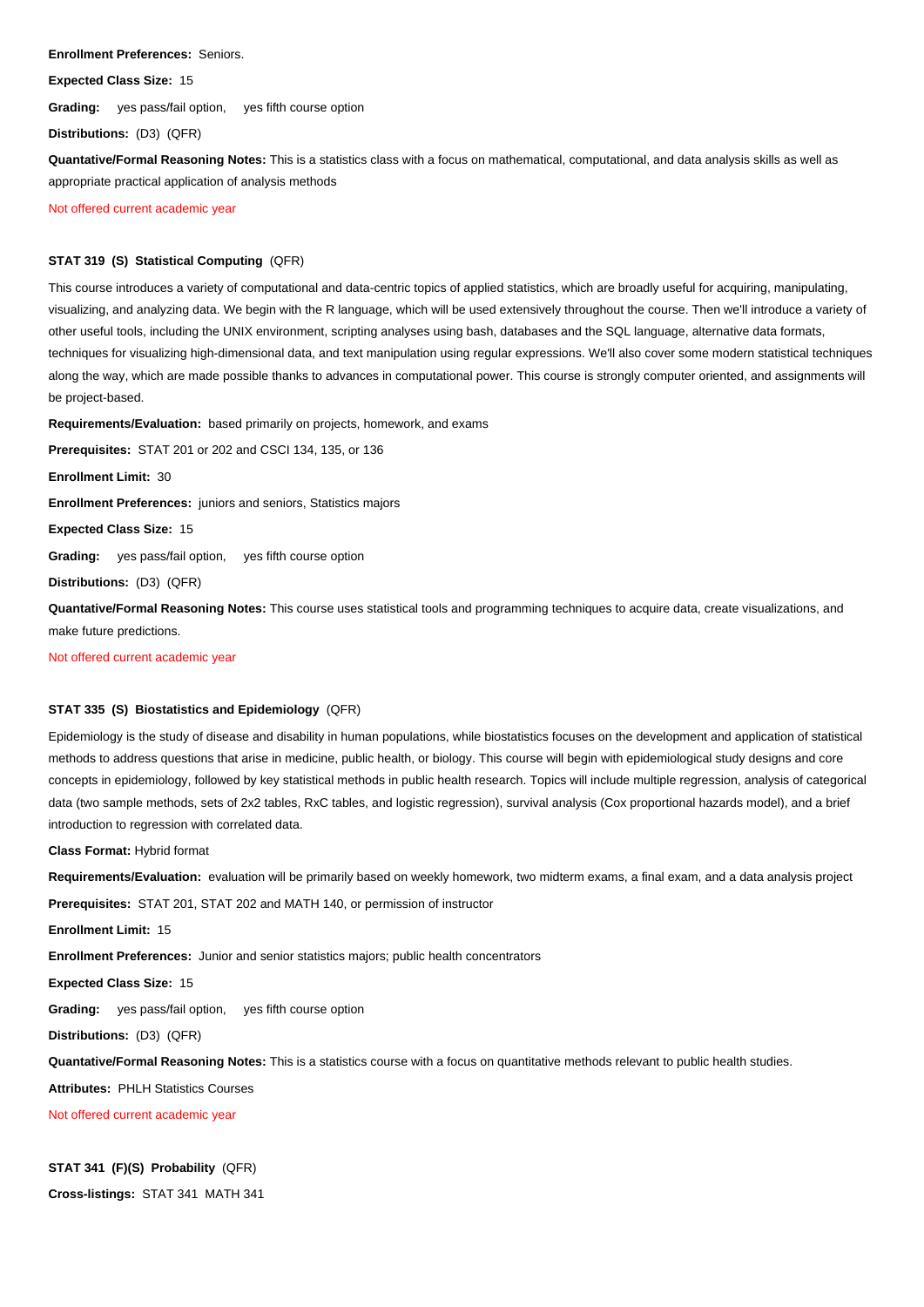# Secondary Cross-listing

The historical roots of probability lie in the study of games of chance. Modern probability, however, is a mathematical discipline that has wide applications in a myriad of other mathematical and physical sciences. Drawing on classical gaming examples for motivation, this course will present axiomatic and mathematical aspects of probability. Included will be discussions of random variables (both discrete and continuous), distribution and expectation, independence, laws of large numbers, and the well-known Central Limit Theorem. Many interesting and important applications will also be presented, including some from classical Poisson processes, random walks and Markov Chains.

**Requirements/Evaluation:** homework, classwork, and exams

**Prerequisites:** MATH 150 and MATH 250 or permission of the instructor

**Enrollment Limit:** 30

**Enrollment Preferences:** Priority will be given to Mathematics majors and to Statistics Majors.

**Expected Class Size:** 20

**Grading:** yes pass/fail option, yes fifth course option

**Distributions:** (D3) (QFR)

**This course is cross-listed and the prefixes carry the following divisional credit:**

STAT 341 (D3) MATH 341 (D3)

**Quantative/Formal Reasoning Notes:** This is a 300-level Math/Stat course.

#### Fall 2022

LEC Section: 01 TF 2:35 pm - 3:50 pm Mihai Stoiciu Spring 2023 LEC Section: 01 TF 2:35 pm - 3:50 pm Mihai Stoiciu

# **STAT 342 (S) Introduction to Stochastic Processes** (QFR)

Stochastic processes are mathematical models for random phenomena evolving in time or space. Examples include the number of people in a queue at time t or the accumulated claims paid by an insurance company in an interval of time t. This course introduces the basic concepts and techniques of stochastic processes used to construct models for a variety of problems of practical interest. The theory of Markov chains will guide our discussion as we cover topics such as martingales, random walks, Poisson process, birth and death processes, and Brownian motion.

**Requirements/Evaluation:** weekly homework/labs, classwork, and exams

**Prerequisites:** STAT 341

**Enrollment Limit:** 30

**Enrollment Preferences:** senior Statistics majors

**Expected Class Size:** 15

**Grading:** yes pass/fail option, yes fifth course option

**Distributions:** (D3) (QFR)

**Quantative/Formal Reasoning Notes:** This is a statistics class with a focus on mathematical skills and translating real world phenomena into mathematical descriptions.

Not offered current academic year

## **STAT 344 (F) Statistical Design of Experiments** (QFR)

When you hear the word experiment you might be picturing white lab coats and pipettes, but businesses, especially e-commerce, are constantly experimenting as well. How do you get the most out of both scientific and business investigations? By doing the right experiment in the first place. We'll explore the techniques used to plan experiments that are both efficient and statistically sound. We'll learn how to analyze the data that come from these experiments and the conclusions we can draw from that analysis. We'll look at both classical tools like fractional factorial designs as well as optimal design, and see how these two frameworks differ in their philosophy and in what they can do. Throughout the course, we'll make extensive use of both R and JMP software to work with real-world data.

**Requirements/Evaluation:** Homework problems--both individual and in groups, midterm, final, and projects (on topics that interest you!).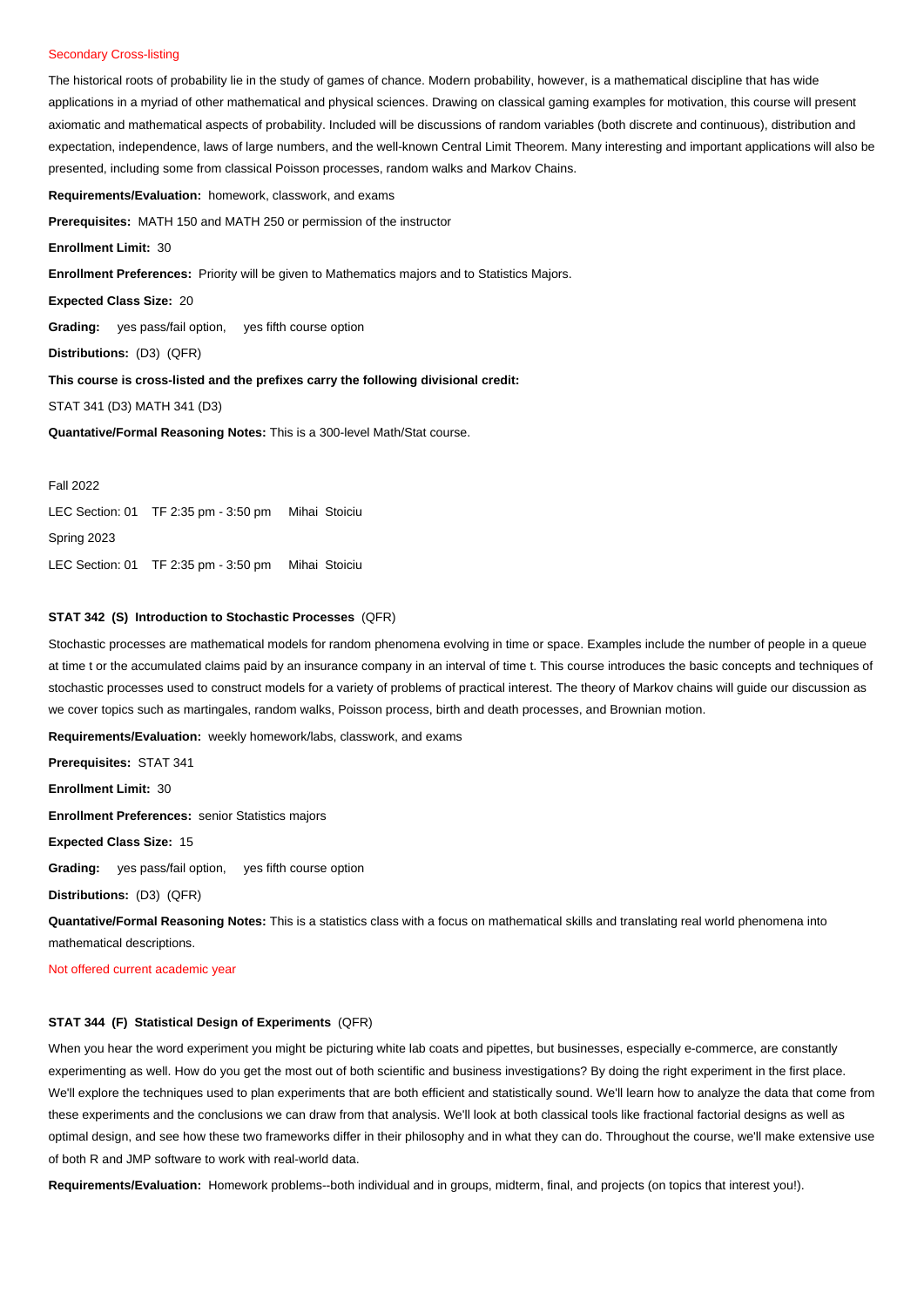**Prerequisites:** STAT 161 or 201 or 202, or equivalent, and Math 140 or equivalent, or permission of instructor

**Enrollment Limit:** 20

**Enrollment Preferences:** Statistics majors, seniors, juniors, sophomores, first years

**Expected Class Size:** 15

**Grading:** yes pass/fail option, yes fifth course option

**Distributions:** (D3) (QFR)

**Quantative/Formal Reasoning Notes:** This course uses mathematical tools and computing programs to design experiments, analyze their results, and assess their effectiveness. We'll also emphasize choosing appropriate mathematical tools and interpreting their results in a real-world context.

Fall 2022

LEC Section: 01 MWF 10:00 am - 10:50 am Richard D. De Veaux

## **STAT 346 (F)(S) Regression Theory and Applications** (QFR)

This course focuses on the building of empirical models through data in order to predict, explain, and interpret scientific phenomena. Regression modeling is the most widely used method for analyzing and predicting a response data and for understand the relationship with explanatory variables. This course provides both theoretical and practical training in statistical modeling with particular emphasis on simple linear and multiple regression, using R to develop and diagnose models. The course covers the theory of multiple regression and diagnostics from a linear algebra perspective with emphasis on the practical application of the methods to real data sets. The data sets will be taken from a wide variety of disciplines.

**Requirements/Evaluation:** Weekly homework, theory and data analysis exams, final course project.

**Prerequisites:** MATH 250, and at least one of STAT 201 or 202. Or permission of the instructor.

**Enrollment Limit:** 30

**Enrollment Preferences:** Statistics Majors

**Expected Class Size:** 20

**Grading:** yes pass/fail option, no fifth course option

**Distributions:** (D3) (QFR)

**Quantative/Formal Reasoning Notes:** This course prepares students in the use of quantitative methods for the modeling, prediction and understanding of scientific phenomena.

Fall 2022 LEC Section: 01 TR 9:55 am - 11:10 am Xizhen Cai Spring 2023 LEC Section: 01 TR 9:55 am - 11:10 am Elizabeth M. Upton

## **STAT 355 (F) Multivariate Statistical Analysis** (QFR)

To better understand complex processes, we study how variables are related to one another, and how they work in combination. Therefore, we want to make inferences about more than one variable at time? Elementary statistical methods might not apply. In this course, we study the tools and the intuition that are necessary to analyze and describe such data sets. Topics covered will include data visualization techniques for high dimensional data sets, parametric and non-parametric techniques to estimate joint distributions, techniques for combining variables, as well as classification and clustering algorithms.

**Class Format:** This will be a hybrid course for students who are both remote and in-person, with a mix of synchronous and asynchronous elements

**Requirements/Evaluation:** homework, project/presentations, possibly one or two exams.

**Prerequisites:** MATH 250, and STAT 346 or permission of instructor

**Enrollment Limit:** 15

**Enrollment Preferences:** students interested in statistics which have solid background in math and stat

**Expected Class Size:** 10

**Grading:** yes pass/fail option, no fifth course option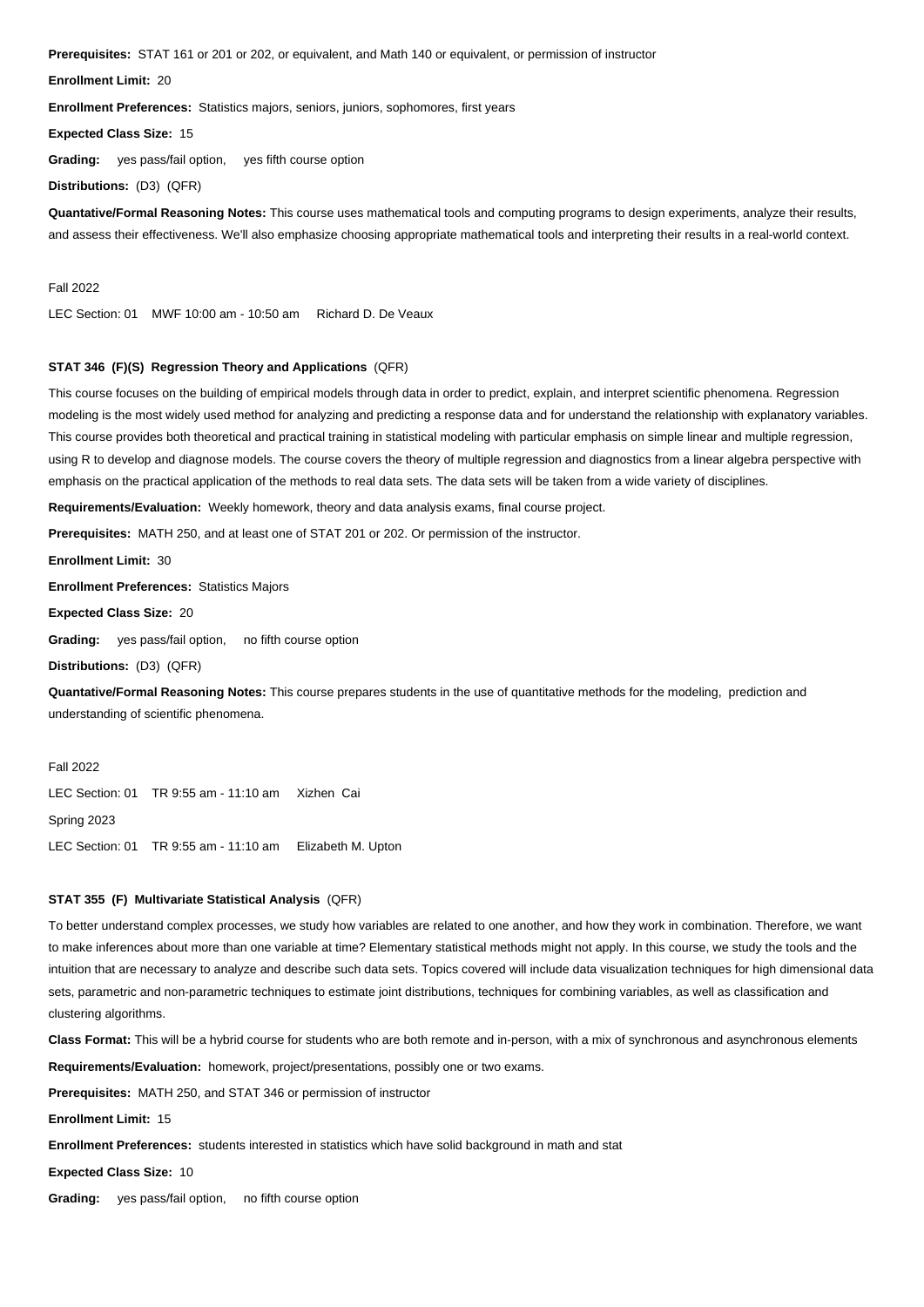## **Distributions:** (D3) (QFR)

**Quantative/Formal Reasoning Notes:** It is an advanced statistics class with prerequisites that are QFR courses

Not offered current academic year

# **STAT 356 (F) Time Series Analysis** (QFR)

Time series -- data collected over time -- crop up in applications from economics to engineering to transit. But because the observations are generally not independent, we need special methods to investigate them. This course will include exploratory methods and modeling for time series, including descriptive methods and checking for significance, and a foray into the frequency domain. We will emphasize applications to a variety of real data, explored using R.

**Class Format:** Introductory lectures will be available asynchronously as text and video; synchronous sessions will discuss questions from lecture, dive further into the material, and work on examples. You'll use chat and discussion boards to build community, study with classmates, and ask questions outside of class time. There will also be optional synchronous office hours/review sessions.

**Requirements/Evaluation:** Evaluation is primarily based on quizzes and projects (on topics that interest you!). You'll be given the opportunity to assess your own work and resubmit/reattempt assignments as you gain mastery of a topic. Participation matters! Engagement with your peers is an important part of learning, of being a statistician in the Real World...and of your evaluation in this course. While most assignments will be submitted (and graded) individually, you'll be responsible for giving and receiving peer feedback, contributing to live and online discussions, and working together with classmates on practice problems.

**Prerequisites:** STAT 346 (may be taken concurrently) or permission of instructor

**Enrollment Limit:** 15

**Enrollment Preferences:** Statistics majors, seniors

**Expected Class Size:** 15

**Grading:** yes pass/fail option, yes fifth course option

**Distributions:** (D3) (QFR)

**Quantative/Formal Reasoning Notes:** This course uses mathematical tools and computing programs to create models, make predictions, assess uncertainty, and describe data. We'll also emphasize choosing appropriate mathematical tools and interpreting their results in a real-world context.<br>.

Fall 2022

LEC Section: 01 Cancelled

## **STAT 358 (S) Introduction to Categorical Data Analysis** (QFR)

This course focuses on methods for analyzing categorical response data. In contrast to continuous data, categorical data consist of observations classified into two or more categories. Traditional tools of statistical data analysis (such as linear regression) are not designed to handle such data and pose inappropriate assumptions. We will develop methods specifically designed for modeling categorical data, with applications in the social and biological sciences as well as in medical research, engineering and economics. This course has two parts. The first part will discuss statistical inference for parameters of categorical distributions (Bernoulli, Binomial, Multinomial, Poisson) and for measures of association arising in contingency tables (difference and ratio of proportions and odds ratios). Inferential methods covered include Wald, score and likelihood ratio tests and confidence intervals, as well as the bootstrap. The longer second part will focus on statistical modeling of categorical response data via generalized linear models, with a heavy focus on logistic regression models with both quantitative and categorical predictors and their interactions. Model fitting and inference will be based on maximum likelihood and carried out via R.

**Requirements/Evaluation:** Weekly homework assignments consisting of exercises from the textbook as well as data analysis problems, carried out using R. Occasional short in-class quizzes at the beginning of class. One Midterm (with both in-class and take-home component). Final Project with presentation. Final exam. Homework accounts for roughly 15% of the grade, quizzes for another 15%, midterm (in-class and take-home combined) and final for about 30% each, and project for the remaining 10%.

**Prerequisites:** STAT 346: Regression and Forecasting

**Enrollment Limit:** 15

**Enrollment Preferences:** stats majors

**Expected Class Size:** 15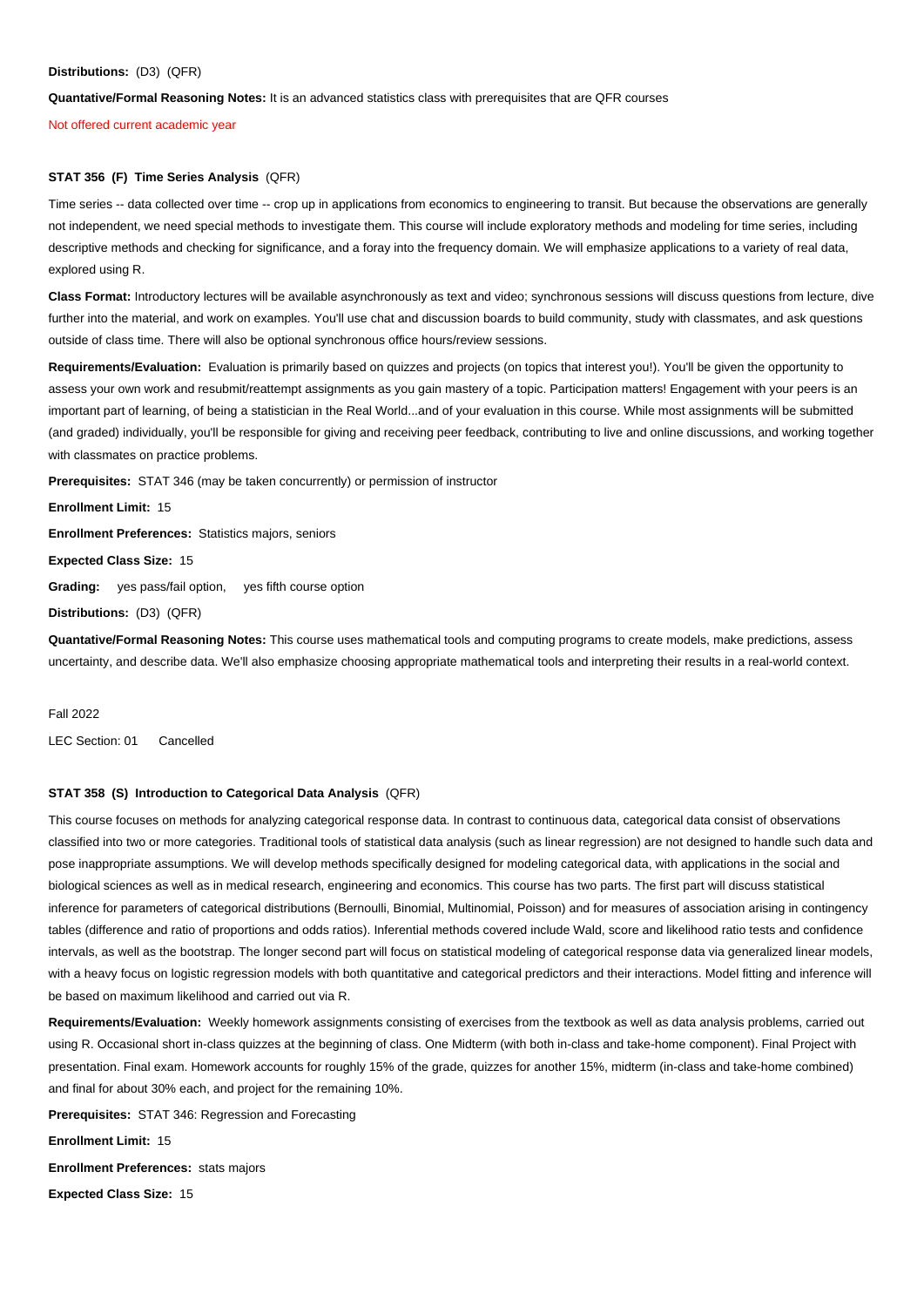**Grading:** yes pass/fail option, yes fifth course option

**Distributions:** (D3) (QFR)

**Quantative/Formal Reasoning Notes:** Students learn how to analyze data and communicate results.

Not offered current academic year

## **STAT 360 (S) Statistical Inference** (QFR)

How do we estimate unknown parameters and express the uncertainty we have in our estimate? Is there an estimator that works best? Many topics from introductory statistics such as random variables, the central limit theorem, point and interval estimation and hypotheses testing will be revisited and put on a more rigorous mathematical footing. The focus is on maximum likelihood estimators and their properties. Bayesian and computer intensive resampling techniques (e.g., the bootstrap) will also be considered.

**Class Format:** For the Spring 2021 semester, synchronous zoom lectures are planned, where the instructor uses Google's jamboard to interact with students

**Requirements/Evaluation:** Homework, Quizzes, Exams

**Prerequisites:** MATH 250, STAT 201 or 202, STAT 341

**Enrollment Limit:** 15

**Enrollment Preferences:** Statistics majors

**Expected Class Size:** 15

**Grading:** no pass/fail option, yes fifth course option

**Distributions:** (D3) (QFR)

**Quantative/Formal Reasoning Notes:** A rigourous mathematical course laying the foundation for reasoning with data

Spring 2023 LEC Section: 01 TR 11:20 am - 12:35 pm Daniel B. Turek

## **STAT 365 (F) Bayesian Statistics** (QFR)

The Bayesian approach to statistical inference represents a reversal of traditional (or frequentist) inference, in which data are viewed as being fixed and model parameters as unknown quantities. Interest and application of Bayesian methods have exploded in recent decades, being facilitated by recent advances in computational power. We begin with an introduction to Bayes' Theorem, the theoretical underpinning of Bayesian statistics which dates back to the 1700's, and the concepts of prior and posterior distributions, conjugacy, and closed-form Bayesian inference. Building on this, we introduce modern computational approaches to Bayesian inference, including Markov chain Monte Carlo (MCMC), Metropolis-Hastings sampling, and the theory underlying these simple and powerful methods. Students will become comfortable with modern software tools for MCMC using a variety of applied hierarchical modeling examples, and will use R for all statistical computing.

**Requirements/Evaluation:** homework and exams

**Prerequisites:** STAT 201 and MATH 150 and 250, or permission of instructor

**Enrollment Limit:** 30

**Enrollment Preferences:** juniors and seniors, Statistics majors

**Expected Class Size:** 20

**Grading:** yes pass/fail option, yes fifth course option

**Distributions:** (D3) (QFR)

**Quantative/Formal Reasoning Notes:** This course utilizes mathematics and computer-based tools for the Bayesian approach for analyzing data and making statistical inferences.

### Fall 2022

LEC Section: 01 TR 11:20 am - 12:35 pm Daniel B. Turek

**STAT 368 (S) Modern Nonparametric Statistics** (QFR)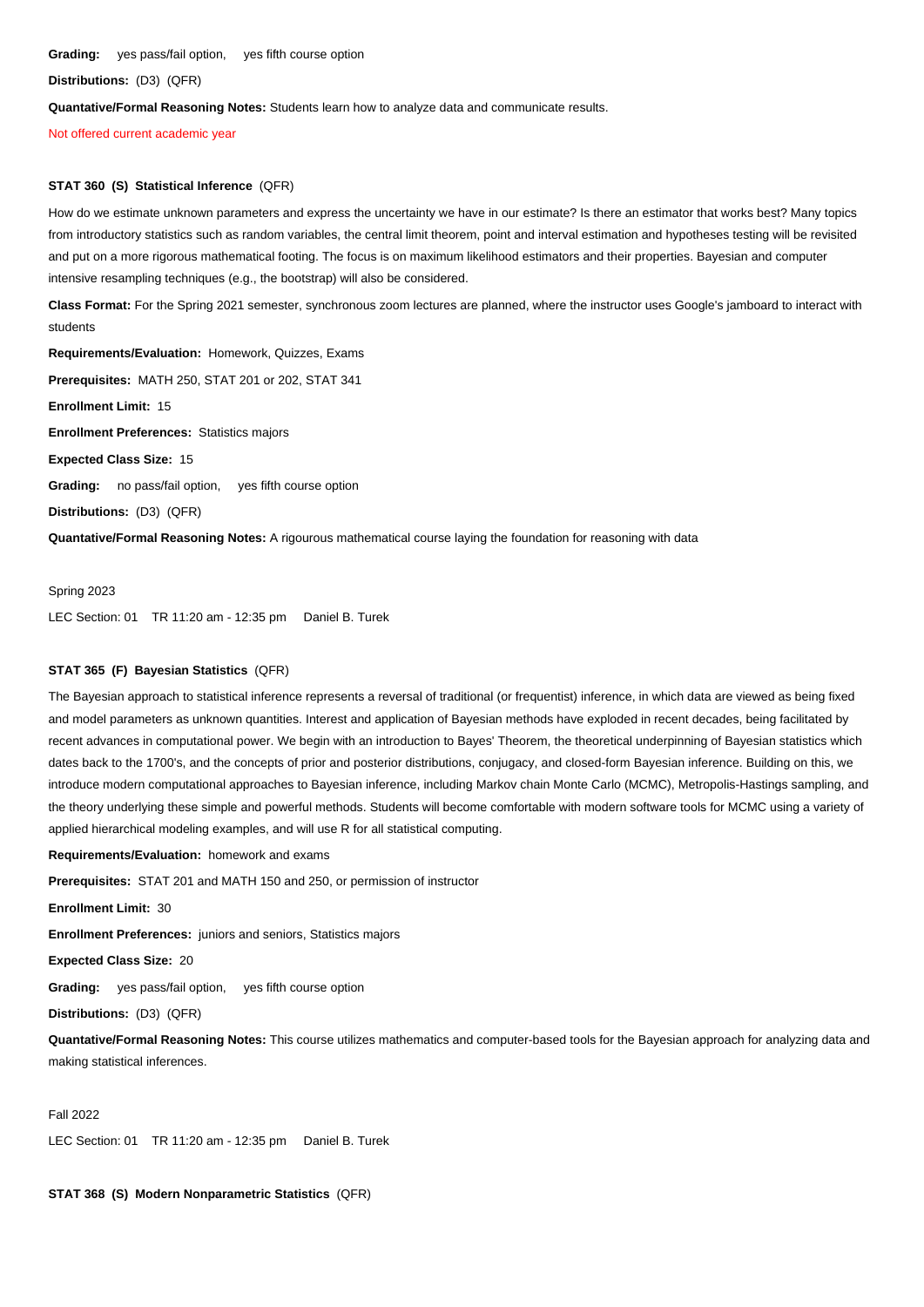Many statistical procedures and tools are based on a set of assumptions, such as normality or other parametric models. But, what if some or all of these assumptions are not valid and the adopted models are miss-specified? This question leads to an active and fascinating field in modern statistics called nonparametric statistics, where few assumptions are made on data's distribution or the model structure to ensure great model flexibility and robustness. In this course, we start with a brief overview of classic rank-based tests (Wilcoxon, K-S test), and focus primarily on modern nonparametric inferential techniques, such as nonparametric density estimation, nonparametric regression, selection of smoothing parameter (cross-validation), bootstrap, randomization-based inference, clustering, and nonparametric Bayes. Throughout the semester we will examine these new methodologies and apply them on simulated and real datasets using R.

**Requirements/Evaluation:** performance on exams, homework, and a project

**Prerequisites:** STAT 201 and STAT 346, or permission of instructor.

**Enrollment Limit:** 30

**Enrollment Preferences:** senior Statistics majors

**Expected Class Size:** 15

**Grading:** yes pass/fail option, yes fifth course option

**Distributions:** (D3) (QFR)

**Quantative/Formal Reasoning Notes:** This is a statistics class with a focus on mathematical, computational, and data analysis skills as well as appropriate practical application of analysis methods.

Not offered current academic year

# **STAT 372 (S) Longitudinal Data Analysis** (QFR)

This course explores modern statistical methods for drawing scientific inferences from longitudinal data, i.e., data collected repeatedly on experimental units over time. The independence assumption made for most classical statistical methods does not hold with this data structure because we have multiple measurements on each individual. Topics will include linear and generalized linear models for correlated data, including marginal and random effect models, as well as computational issues and methods for fitting these models. As time permits, we will also investigate joint modeling of longitudinal and time-to-event data. We will consider many applications in the social and biological sciences.

**Requirements/Evaluation:** performance on exams, weekly homework, and a project

**Prerequisites:** STAT 201 and STAT 346

**Enrollment Limit:** 15

**Enrollment Preferences:** junior and senior Statistics majors

**Expected Class Size:** 15

**Grading:** yes pass/fail option, yes fifth course option

**Distributions:** (D3) (QFR)

**Quantative/Formal Reasoning Notes:** The course will cover a variety of statistical analysis methods for longitudinal data.

**Attributes:** PHLH Statistics Courses

Spring 2023 LEC Section: 01 MWF 11:00 am - 11:50 am Anna M. Plantinga

**STAT 397 (F) Independent Study: Statistics** 

Directed independent study in Statistics.

**Prerequisites:** permission of department

**Grading:** yes pass/fail option, yes fifth course option

**Distributions:** (D3)

Fall 2022

IND Section: 01 TBA Richard D. De Veaux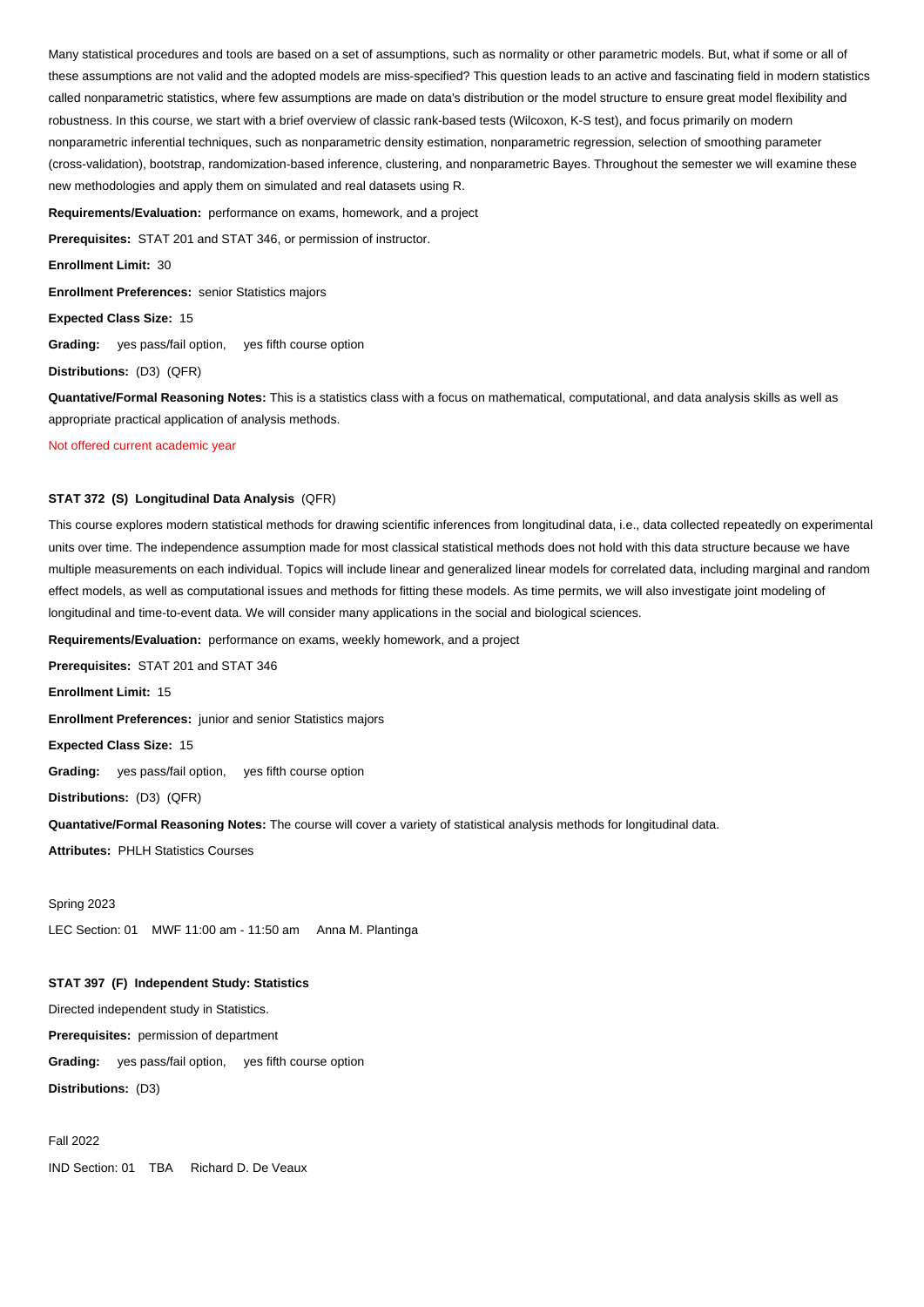# **STAT 398 (S) Independent Study: Statistics**

Directed independent study in Statistics.

**Prerequisites:** permission of department

**Grading:** yes pass/fail option, yes fifth course option

**Distributions:** (D3)

Spring 2023 IND Section: 01 TBA Richard D. De Veaux

## **STAT 410 (F) Statistical Genetics** (QFR)

Genetic studies explore patterns of genetic variation in populations and the effect of genes on diseases or traits. This course provides an introduction to statistical and computational methods for genetic studies. Topics will include Mendelian traits (such as single nucleotide polymorphisms), genome-wide association studies, pathway-based analysis, and methods for population genetics. Students will be introduced to some of the major computational tools for genetic analysis, including PLINK and R/Bioconductor. The necessary background in genetics and biology will be provided alongside the statistical and computational methods.

**Requirements/Evaluation:** project work, homework, exams, and contribution to discussion

**Prerequisites:** STAT 346 and STAT 360, or permission of instructor

**Enrollment Limit:** 14

**Enrollment Preferences:** Statistics majors, juniors and seniors

**Expected Class Size:** 10

**Grading:** no pass/fail option, no fifth course option

**Distributions:** (D3) (QFR)

**Quantative/Formal Reasoning Notes:** This is a statistics class with a focus on mathematical, computational, and data analysis skills as well as appropriate practical application of analysis methods.

**Attributes:** BIGP Courses PHLH Statistics Courses

Not offered current academic year

## **STAT 441 (F) Information Theory and Applications**

**Cross-listings:** MATH 441 CSCI 441 STAT 441

## Primary Cross-listing

What is information? And how do we communicate information effectively? This course will introduce students to the fundamental ideas of Information Theory including entropy, communication channels, mutual information, and Kolmogorov complexity. These ideas have surprising connections to a fields as diverse as physics (statistical mechanics, thermodynamics), mathematics (ergodic theory and number theory), statistics and machine learning (Fisher information, Occam's razor), and electrical engineering (communication theory).

**Requirements/Evaluation:** Weekly homeworks, midterm(s), final exam.

**Prerequisites:** Math/Stat 341; Math 150 or 151; or permission of instructor.

**Enrollment Limit:** 30

**Enrollment Preferences:** Seniors; mathematics and statistics majors.

**Expected Class Size:** 25

**Grading:** yes pass/fail option, yes fifth course option

**Distributions:** (D3)

# **This course is cross-listed and the prefixes carry the following divisional credit:**

MATH 441 (D3) CSCI 441 (D3) STAT 441 (D3)

Not offered current academic year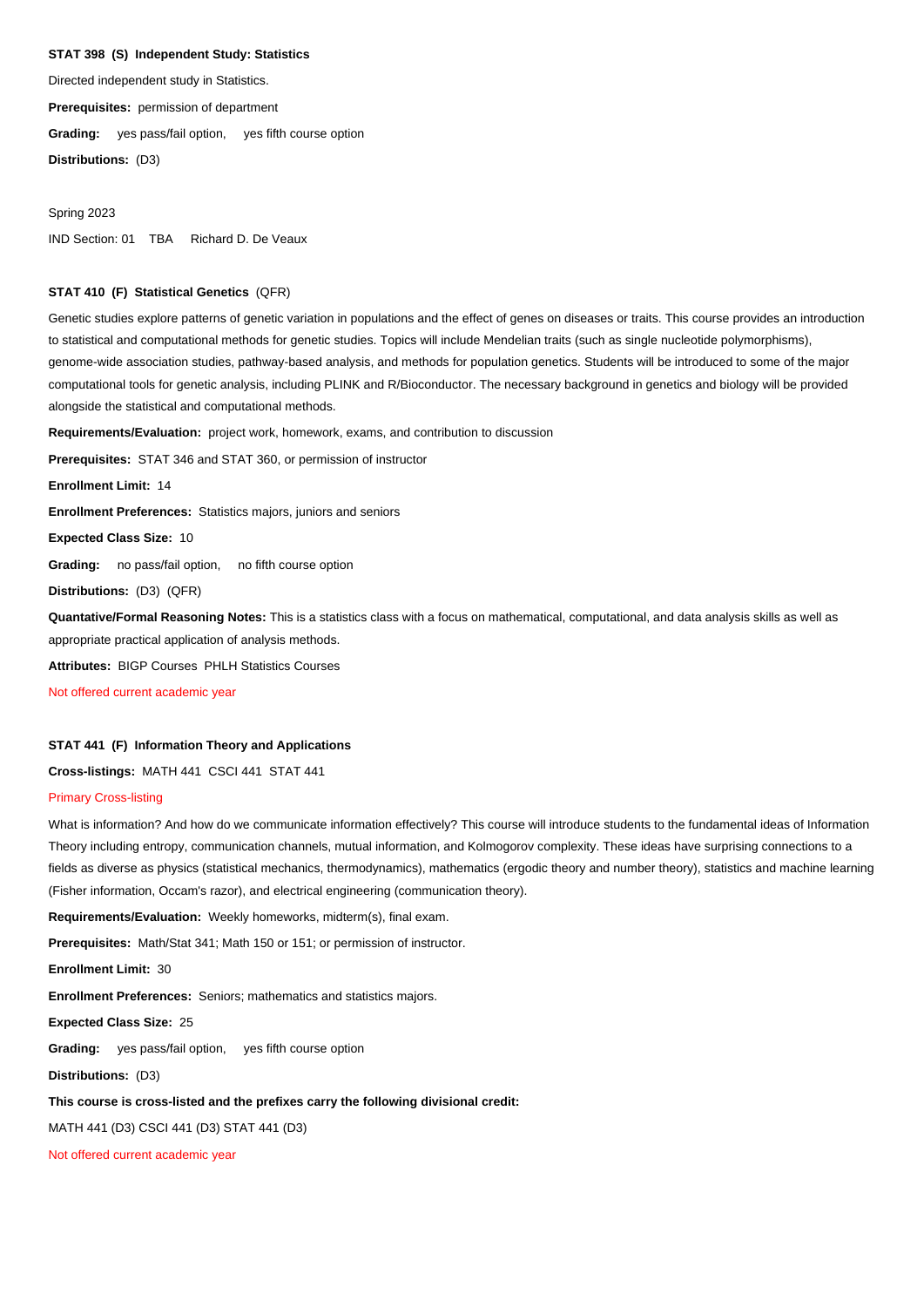# **STAT 442 (S) Statistical Learning and Data Mining** (QFR)

In both science and industry today, the ability to collect and store data can outpace our ability to analyze it. Traditional techniques in statistics are often unable to cope with the size and complexity of today's data bases and data warehouses. New methodologies in Statistics have recently been developed, designed to address these inadequacies, emphasizing visualization, exploration and empirical model building at the expense of traditional hypothesis testing. In this course we will examine these new techniques and apply them to a variety of real data sets.

**Class Format:** Students cannot take both STAT 315 and STAT 442. Only one of the two can be taken for credit.

**Requirements/Evaluation:** weekly homework, exams and an end-of-term project

**Prerequisites:** MATH/STAT 341 and STAT 346, or permission of instructor

#### **Enrollment Limit:** 20

**Enrollment Preferences:** Statistics majors, juniors and seniors. Students cannot take both STAT 315 and STAT 442. Only one of the two can be taken for credit.

**Expected Class Size:** 15

**Grading:** yes pass/fail option, no fifth course option

**Distributions:** (D3) (QFR)

**Quantative/Formal Reasoning Notes:** This is an advanced statistics class involving theory and application of statistical methods to data.

Spring 2023

LEC Section: 01 TR 9:55 am - 11:10 am Xizhen Cai

## **STAT 458 (F) Generalized Linear Models- Theory and Applications** (QFR)

This course will explore generalized linear models (GLMs)--the extension of linear models, discussed in Stat346, to response variables that have specific non-normal distributions, such as counts and proportions. We will consider the general structure and theory of GLMs and see their use in a range of applications. As time permits, we will also examine extensions of these models for clustered data such as mixed effects models and generalized estimating equations.

**Requirements/Evaluation:** Weekly homework consisting of theoretical exercises and data analyses carried out in R. Short frequent quizzes and one midterm (with an in-class and take-home component). Final project and final exam.

**Prerequisites:** STAT 346, or permission of instructor

**Enrollment Limit:** 20

**Enrollment Preferences:** Seniors and Statistics majors

**Expected Class Size:** 10

**Grading:** yes pass/fail option, yes fifth course option

**Distributions:** (D3) (QFR)

**Quantative/Formal Reasoning Notes:** This is an intensive statistics course, involving theoretical and mathematical reasoning as well as the application of mathematical ideas to data using software.

### Fall 2022

LEC Section: 01 TF 2:35 pm - 3:50 pm Elizabeth M. Upton

## **STAT 465 (F) Bayesian Statistics** (QFR)

Interest and application of Bayesian methods have exploded in recent decades, being facilitated by recent advances in computational power. Indeed, the Bayesian approach is now recognized across scientific disciples as a modern and powerful tool. We begin with an introduction to Bayes' Theorem, the theoretical underpinning of Bayesian statistics which dates back to the 1700's, and the concepts of prior and posterior distributions, conjugacy, and closed-form Bayesian inference. Building on this, we introduce modern computational approaches to performing Bayesian inference, including Markov chain Monte Carlo (MCMC), Metropolis-Hastings sampling, and the theory underlying these simple and powerful methods, before moving on to multivariate sampling methods and methodology. Students will become comfortable with modern software tools for MCMC using a variety of applied hierarchical modeling examples, and will use R for all statistical computing. The course will culminate in an independent Bayesian research project. **Requirements/Evaluation:** Homework, exams, and project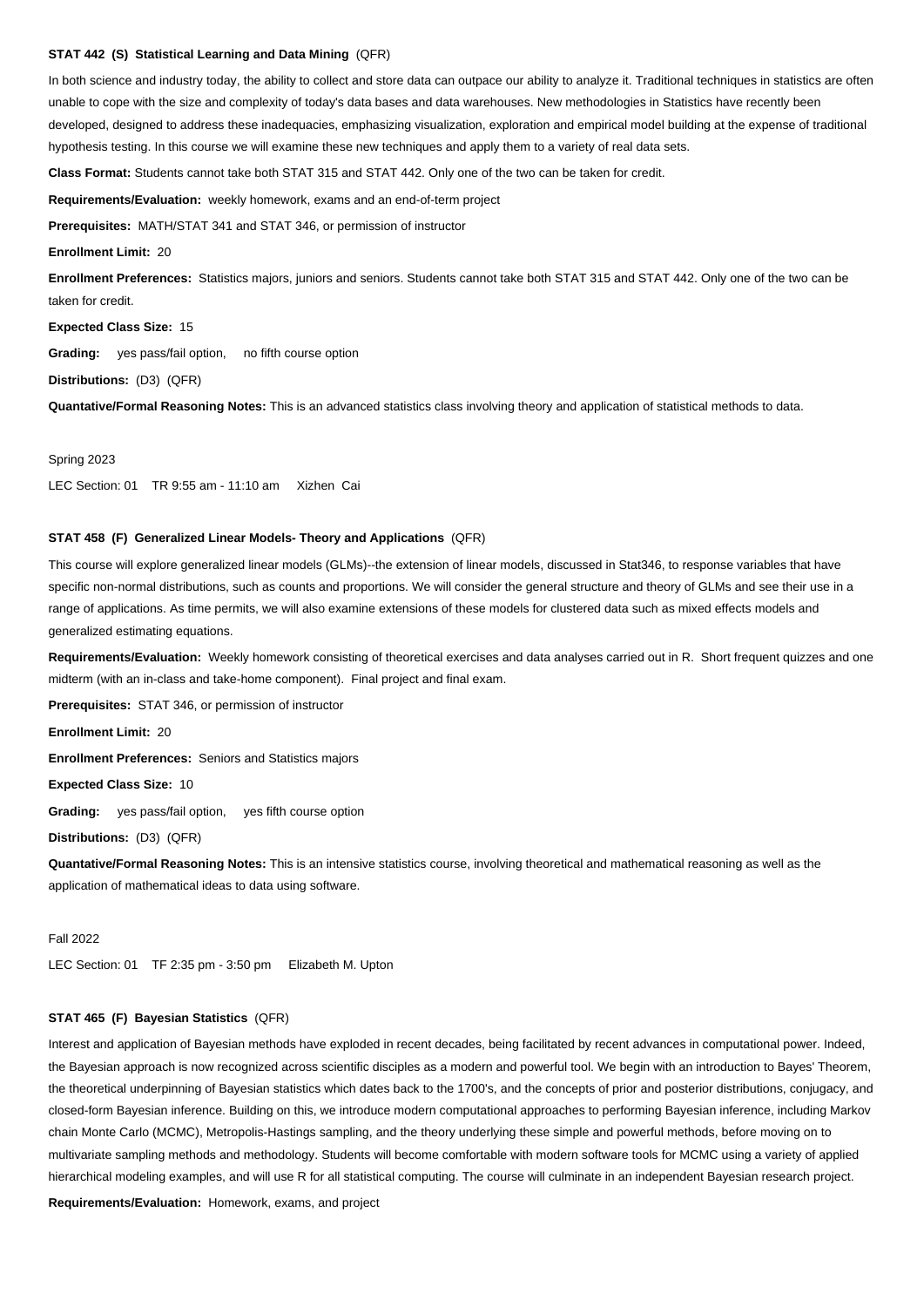**Prerequisites:** STAT 346, or permission of instructor

**Enrollment Limit:** 30

**Enrollment Preferences:** Juniors and Seniors, and Statistics majors

**Expected Class Size:** 15

**Grading:** yes pass/fail option, yes fifth course option

**Distributions:** (D3) (QFR)

**Quantative/Formal Reasoning Notes:** This course mandates significant mathematical and statistical prowess.

Not offered current academic year

# **STAT 493 (F) Senior Thesis: Statistics**

Each student carries out an individual research project under the direction of a faculty member that culminates in a thesis. See description under The Degree with Honors in Statistics.

**Grading:** yes pass/fail option, yes fifth course option

**Distributions:** (D3)

## Fall 2022

HON Section: 01 TBA Richard D. De Veaux

# **STAT 494 (S) Senior Thesis: Statistics**

Each student carries out an individual research project under the direction of a faculty member that culminates in a thesis. See description under The Degree with Honors in Statistics.

**Grading:** yes pass/fail option, yes fifth course option

**Distributions:** (D3)

Spring 2023 HON Section: 01 TBA Richard D. De Veaux

# **STAT 497 (F) Independent Study: Statistics**

Directed independent study in Statistics. **Prerequisites:** permission of department **Grading:** yes pass/fail option, yes fifth course option

**Distributions:** (D3)

Fall 2022 IND Section: 01 TBA Richard D. De Veaux

# **STAT 498 (S) Independent Study: Statistics**

Directed independent study in Statistics.

**Prerequisites:** permission of department

**Grading:** yes pass/fail option, yes fifth course option

**Distributions:** (D3)

Spring 2023

IND Section: 01 TBA Richard D. De Veaux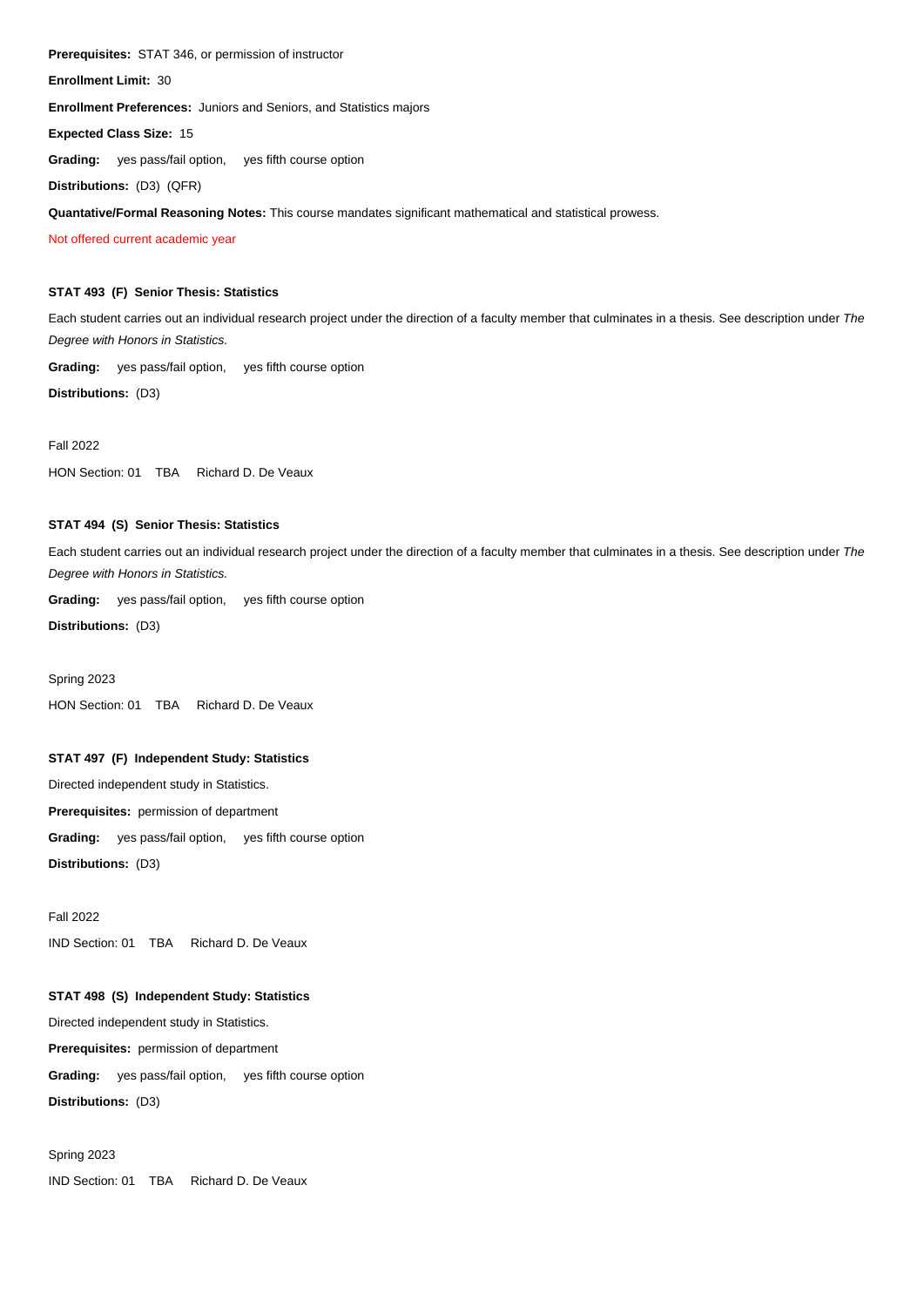# **STAT 499 (F)(S) Statistics Colloquium**

Statistics senior colloquium. Meets every week for an hour both fall and spring. Senior statistics majors must participate. This colloquium is in addition to the regular four semester-courses taken by all students.

**Requirements/Evaluation:** delivering a passing talk and participation throughout the year

**Prerequisites:** Statistics majors must take the colloquium in their senior year

**Enrollment Limit:** none

**Enrollment Preferences:** none

**Expected Class Size:** 25

**Grading:** non-graded

**Distributions:** (D3)

Fall 2022 SEM Section: 01 W 1:10 pm - 2:00 pm Richard D. De Veaux Spring 2023 SEM Section: 01 W 1:10 pm - 2:00 pm Richard D. De Veaux

**Winter Study ----------------**

## **STAT 19 (W) Chess, Speed Chess, Bughouse**

This course will present a fast and fun introduction to chess, speed chess, and multi-player variants of classical chess. We'll begin with the rules of chess, and a study of classical openings, theory, checkmates, and endgames. These concepts will be practiced through in-class games. We will always make use of chess clocks, limiting a player's total thinking time. Chess clocks are an important part of tournament chess and speed chess, and are critically important in several chess variants we'll explore. This will open up your eyes to the high-paced, social, and extremely fun nature of recreational chess. Students will immensely enjoy learning and playing these variants, and will be surprised at how much fun chess can be. The course will culminate in a series of informal tournaments among the class.

**Class Format:** mornings

**Requirements/Evaluation:** understanding of the rules and basic principles of chess, and participation and performance in class

**Prerequisites:** none

**Enrollment Limit:** 20

**Enrollment Preferences:** a brief statement of your present chess knowledge and experience

**Grading:** pass/fail only

**Materials/Lab Fee:** \$0 Ī

Not offered current academic year

## **STAT 30 (W) Senior Project: Statistics**

To be taken by candidates for honors in Statistics other than by thesis route.

**Class Format:** senior project

**Grading:** pass/fail only

Not offered current academic year

## **STAT 31 (W) Senior Honors Thesis**

Statistics senior honors thesis.

**Class Format:** thesis

**Grading:** pass/fail only

Not offered current academic year